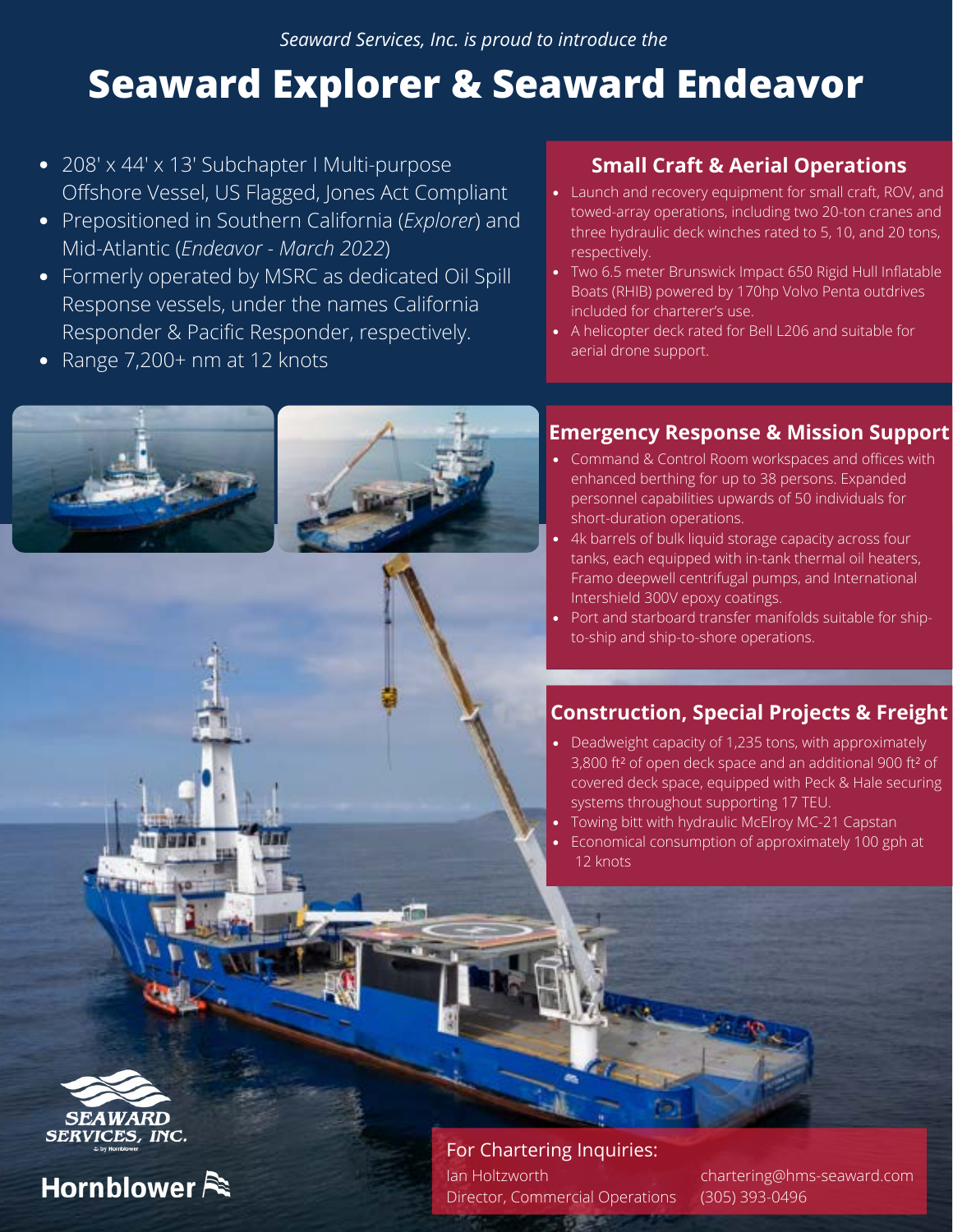# **Seaward Explorer & Seaward Endeavor**

208' US Flagged Multi-purpose Supply Vessels





### **Hull Specifications**

| Length            | 208'              |
|-------------------|-------------------|
| Beam              | 44'               |
| Draft             | 13'               |
| GRT               | 1,335             |
| <b>Clear Deck</b> | $108' \times 32'$ |
|                   | $17$ TFU          |

| <b>Capacities</b>           |                 |  |
|-----------------------------|-----------------|--|
| <b>Fuel</b>                 | 112,890 gallons |  |
| <b>Potable Water</b>        | 20,200 gallons  |  |
| <b>Ballast</b>              | 161,840 gallons |  |
| <b>Deadweight</b>           | 1,235 tons      |  |
| <b>Recovered Oil</b>        | 4,000 barrels   |  |
| <b>Walk-In Freezer</b>      | 167 cu ft       |  |
| <b>Walk-In Refrigerator</b> | 232 cu ft       |  |

| <b>Certifications</b> |                                 |  |
|-----------------------|---------------------------------|--|
| <b>Flag State</b>     | USA                             |  |
| Class                 | ABS Loadline                    |  |
| <b>Builder</b>        | V.T. Halter/                    |  |
|                       | Trinity                         |  |
| <b>Certification</b>  | USCG Sub-                       |  |
|                       | Chapter I, Oceans<br>O/N 983102 |  |

#### **Propulsion**

- **Main Engines Horsepower Consumption Generators Bow Thruster**
- 2 x Cat 3512TA 1,500 hp each 100 gph @ 12 kts 3 x 250 kw each 490 hp

#### For Chartering Inquiries:

Ian Holtzworth Director, Commercial Operations

chartering@hms-seaward.com (305) 393-0496